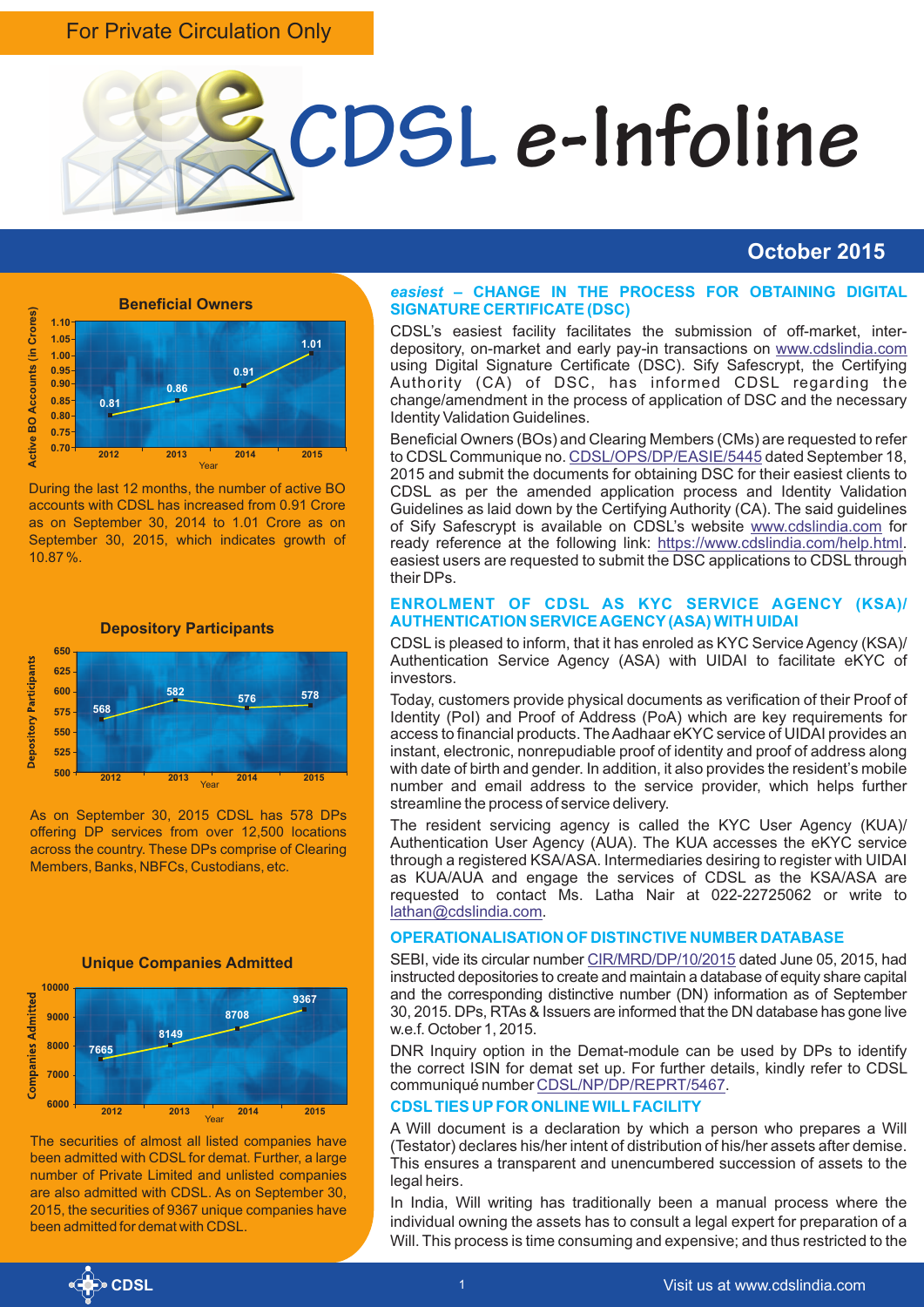# **CDSL e-Infoline**

wealthy few. As a result, there have been many instances of intestate **DPs ADMITTED IN CDSL** (a person who is deceased without making a Will) succession.

Today, a variety of investment opportunities are available to individuals as a result of which the wealth of individuals is distributed across diverse asset classes. Also, with the increasing spread of entrepreneurship as well as more women joining the work force, the wealth in most households has increased. Further, with life moving at a very fast pace, uncertainty has increased substantially due to various health and environmental hazards. Hence, it is imperative, that in the unfortunate event of a sudden demise, the assets one holds, are bequeathed in favour of one's loved ones as per one's wishes, leaving no room for ambiguity or discord amongst deceased's family members.

In line with its stated mission of providing convenient, dependable and secure depository services at an affordable cost, CDSL is pleased to inform that it will also be offering an online Will service - "myeasiwill". CDSL has tied up with *[WillJini.com](https://www.willjini.com/)*, a leading Will service provider and arrived at a simple technology enabled solution to facilitate preparation of a Will. This will facilitate individuals to make their Will in an extremely convenient, secure and cost effective manner, thus, facilitating a simple and faster process of transfer of wealth and assets to the legal heirs of the deceased.

# **CDSL's MOBILE APPLICATION – "Myeasi" Now available on Windows and iOS**

CDSL is pleased to launch its mobile App - Myeasi to provide an anytime - anywhere access for CDSL demat account holders. The App was initially made available on the Google play store for Android users. CDSLis pleased to inform that the Myeasi App is now available for download for mobiles based on Windows and iOS. Investors may log-in to Myeasi using their easi/easiest login credentials.

### **SMS ALERTS TO BENEFICIALOWNERS**

As a risk mitigation measure, CDSL offers its SMART (SMS Alerts Related to Transactions) facility by sending SMS alerts to the registered mobile number of Beneficial Owners (BOs) for every debit transaction and credits related to corporate actions. It is also mandatory for demat account holders who have given Power of Attorney (POA) to operate their demat account to register for CDSL's SMART facility. CDSL has also been promoting the SMART facility through its investor awareness programs. However, it has been observed that some BOs are not registered for CDSL's SMS facility.

BOs are therefore, requested to approach their DPs and register their mobile numbers for the SMART facility.

# **NISM DEPOSITORYOPERATIONS CPE PROGRAM**

As an NISM accredited CPE Provider for conducting the Depository Operations Program, CDSL had conducted CPE training programmes in Mumbai on September 11, 2015 and Indore on September 26, 2015.

# **SUCCESSFULFACILITATION OF ELECTRONIC VOTING**

CDSL's e-Voting System enables investors to cast their votes pertaining to company resolutions through the internet till the closure of an e-Voting event. At present, 4145 companies have signed the agreement with CDSL for availing of its e-Voting facility of which 3733 companies have used CDSL's e-Voting platform to conduct electronic voting for AGMs and postal ballot resolutions on 7569 occasions. To register your company for e-Voting, please contact Mr. Anand Tirodkar on 022- 22728153, <u>[anandt@cdslindia.com](mailto:anandt@cdslindia.com)</u> or Mr. Ankit Bandivadekar on 022- 22728634, . [ankitb@cdslindia.com](mailto:ankitb@cdslindia.com)

| <b>DPID</b>              | <b>DP NAME</b>                         |
|--------------------------|----------------------------------------|
| 12081700                 | PURE SHARE CONSULTANT (INDIA) PVT. LTD |
| 12081800                 | RKSV SECURITIES INDIA PRIVATE LIMITED  |
| 12082000                 | ASNANI STOCK BROKER PRIVATE LIMITED    |
| 12081900                 | ARYA FIN-TRADE SERVICES INDIA PVT. LTD |
| <b>TÈRMINATION OF DP</b> |                                        |
| <b>DPID</b>              | <b>DP NAME</b>                         |
| 12036400                 | MOONGIPA INVESTMENTS LIMITED           |

#### **INVESTOR AWARENESS PROGRAMS (IAPs)**

During September 2015, CDSLBOPF Trust has conducted 27 IAPs across India. DPs/CMs also Participated in these IAPs. These programs were directed towards educating the investors about depository services, financial planning, online trading, advantages of holding Mutual Fund units in demat account, Rajiv Gandhi Equity Savings Scheme (RGESS), 'Do's and Don'ts' in dealing in Capital Markets, etc. For details on forthcoming IAPs, kindly visit <www.cdslindia.com>



Mr. Vikrant Goyal of India Infoline Limited addressing the audience at an IAPconducted at Birbhum, Kolkata on September 12, 2015.



Mr. Vinod Khanna of Rudra Shares & Stock Brokers Ltd addressing the audience at an IAP conducted at Dehradun, Uttarakhand on September 30, 2015.